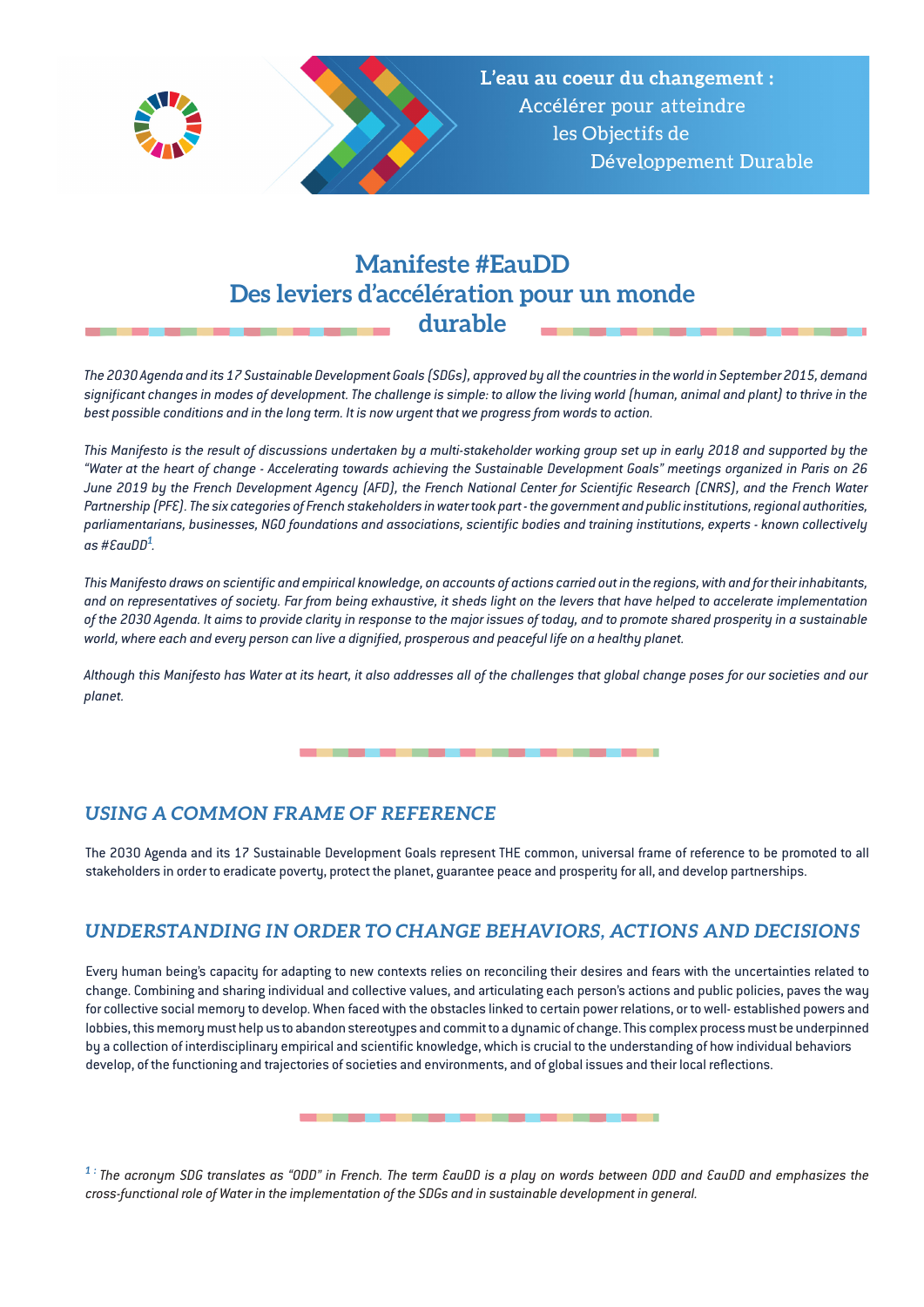



#### *CO-CONSTRUCTING WITH THE REGIONS TO ACCELERATE THE IMPLEMENTATION OF THE SDGs*

To RESPOND TO THE CHALLENGES OF THE 2030 AGENDA, it is important to DRAW ON MULTI-DISCIPLINARY SCIENTIFIC RESULTS in order to understand the complexities of the regions.

Many regions are in fact FACING MULTIPLE CHALLENGES. One inspirational example is that of the city of Lodève, where the issues of water supply and sewerage, redeveloping the city center, and restoring streams all needed to be addressed. Before a technical project was planned, a PROCESS OF CO- CONSTRUCTION was undertaken WITH THE INHABITANTS AND ALL THE STAKEHOLDERS CONCERNED, locally and at basin level, backed by a SOCIO-ECONOMIC STUDY that was carried out. This process meant that perceptions and practices could be shared, together with the diversity of expectations and technical and political constraints, in order to PLAN THE REGIONAL PROJECT WITHIN A GLOBAL, CROSS-FUNCTIONAL AND INTEGRATED APPROACH.

The same approach was followed for a mountain territory, by the stakeholders of the Mont-Blanc region. By CROSS-REFERENCING THE FIELD DATA obtained from scientific measurements and participatory science, satellite images, and local climate projections, the study undertaken helped to ALERT decision-makers to the risks of drying up in high-altitude wetlands, and to ANTICIPATE THESE RISKS by taking them into account when putting together water management policies.

In every region, and even more so in interface territories such as deltas, the environmental, social, economic and political issues are manifested differently according to REGIONAL PARTICULARITIES, their degree of development, and their VULNERABILITY TO GLOBAL CHANGES. Purely technical solutions can be seen to have their limits. In the Camargue, for example, while the dikes offer protection they als isolate and reduce the biological flows and exchanges whose consequences for biodiversity, agricultural practices, hunting and fishing, river transport and so on are particularly important.

In seeking the MOST APPROPRIATE SOLUTIONS, only an ONGOING DIALOG WITH ALL THE STAKEHOLDERS involved can lead to a suitable water and regional management system that benefits everyone and ensures that the shared heritage is preserved. It is all the more necessary for all stakeholders to be involved in development projects in order to provide assurance that they are indeed sustainable and likely to be adopted. This was shown in the project to modernize the shipping channel in Vietnam's Red River delta, which developed a process involving the LOCAL POPULATIONS AS WELL AS THE STAKEHOLDERS CONCERNED, together with financiers, national and international experts, and State representatives.

EDUCATION about water and its challenges must be directed not only to children, but also to adults and even to stakeholders in water. Indeed, it was education about water that brought together the members of a Local Water Commission which included elected representatives, professionals and populations with the aim of IMPROVING THEIR UNDERSTANDING OF THE REGION'S ISSUES. This shared experience resulted in NEW DYNAMICS AND INTERACTIONS between those driving the water management development plan, thus ensuring a MORE COMPREHENSIVE REGIONAL APPROACH, and GREATER SOLIDARITY THROUGHOUT THE ENTIRE PROCESS.

Providing universal access to essential services is a vital challenge for populations. When PARTNERSHIPS BETWEEN STAKEHOLDERS ARE ENCOURAGED, for example LINKING LOCAL COMMUNITIES WITH FUNDING AGENCIES, then SOLUTIONS APPROPRIATE to the most vulnerable populations can be developed, and their implementation supported. This is the case, for example, with the "Plan Eau Dom" and the "progress contracts" which aim to improve water services in France's overseas territories.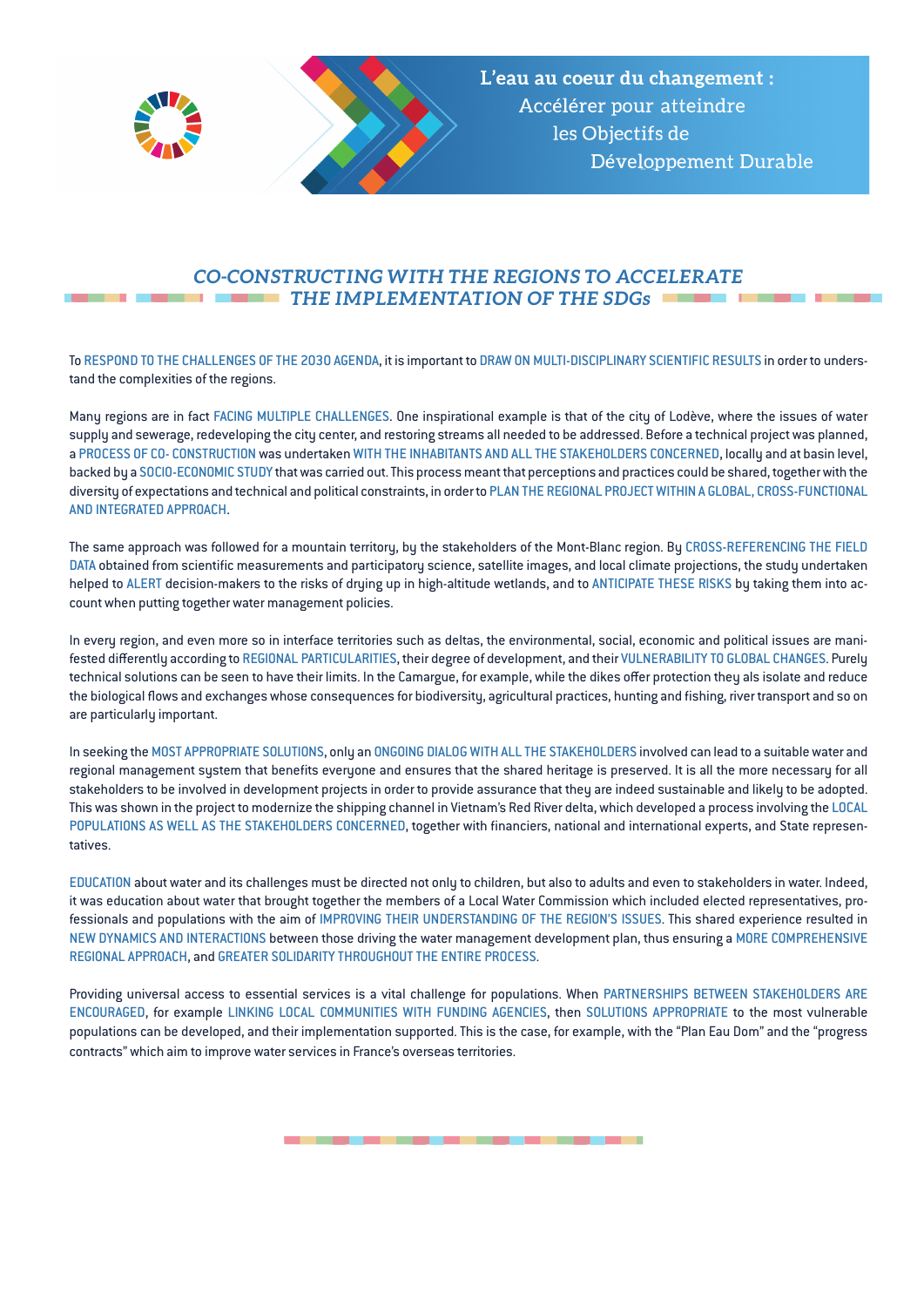



## *EVERYONE AS AN AGENT FOR CHANGE... TRIED AND TESTED LEVERS FOR ACTION*

ON AN INDIVIDUAL LEVEL, releasing tensions and developing awareness of interdependencies in the world around us, for example through meditation, which promotes confidence in change, altruism and appropriate action; and what's more, ensuring that this transition is based on gender-balanced approaches.

FOR YOUNG PEOPLE, born with the concept of sustainable development and the idea of climate change, learning, engaging in dialog, and taking action today to shape the world of tomorrow will make them the generation of change.

FOR COUNTRIES, working with all stakeholders to jointly produce an ambitious 2030 Agenda road map at national level, in order to meet quantified objectives with specific deadlines; developing public policy interdepartmentally to further these aims and taking responsibility for the regulatory framework; developing tools to ensure that projects are compatible with the 2030 Agenda; having stakeholders share their experiences, and evaluating and monitoring progress.

FOR LOCAL AUTHORITIES, strengthening existing sustainable development policies by fully embracing the 2030 Agenda with an integrated approach; engaging in dialog with other local authorities to work towards consistent, shared initiatives in the regions, and monitoring progress.

FOR PARLIAMENTARIANS, dialog with the populations is essential, particularly to make progress on issues of access to essential services; strengthening the network of parliamentarians responsible for water issues on a worldwide scale will make it easier for those who vote on laws and budgets to coordinate their actions; strengthening decentralized cooperation, the 1% of France's Oudin-Santini law (Act no. 2005-95 of 9 February 2005), will enable mere water carriers to become project leaders.

FOR RIVER BASIN MANAGERS, dealing with the crises related to climate and biodiversity requires a more cross-functional relationship between public policies and genuine co-construction with all stakeholders in the basin.

FOR THE MEDIA, increasing dialog with scientists in order to understand the complexities of how societies and the environment develop, and to learn how to "translate" these in a comprehensible way and to disseminate them via the multiple means of communication available, to play a part in changing everyone's behaviors. Boosting media training in the area of sustainable development and the 2030 Agenda. Encouraging the general public to consume the media critically.

FOR BUSINESSES, challenging the status quo is essential to playing a greater role on a social and environmental level. Sharing expertise, innovating and developing new partnerships is a way to turn problems into solutions.

FOR NGOS, combining projects in the field with advocacy and mobilizing citizens is a way of making progress in mobilizing stakeholders and delivering solutions to the complexity of the interactions between the SDGs. Increasing knowledge results in greater ownership of the issues.

FOR SCIENTISTS, deepening interdisciplinary scientific knowledge in all areas, from understanding systems and environments to grasping the complexities of individual dynamics and of societies and their interactions; suggesting alternative solutions to current practices.

FOR EDUCATION AND TRAINING PROVIDERS, incorporating the 2030 Agenda into their priorities, putting interdisciplinary training in place at all levels (at kindergarten, and onwards throughout life) and anticipating the new careers to be developed.

FOR ARTISTS, mobilizing their talents to reach out to the widest possible audience about the best ways of living to protect our planet.

FOR MULTI-STAKEHOLDER PARTNERSHIPS, incorporating the 2030 Agenda into their activities and helping to create new partnerships in various key sectors.

> *Get involved from within your region, your profession... Share and promote the values of sustainable development... The #EauDD group*